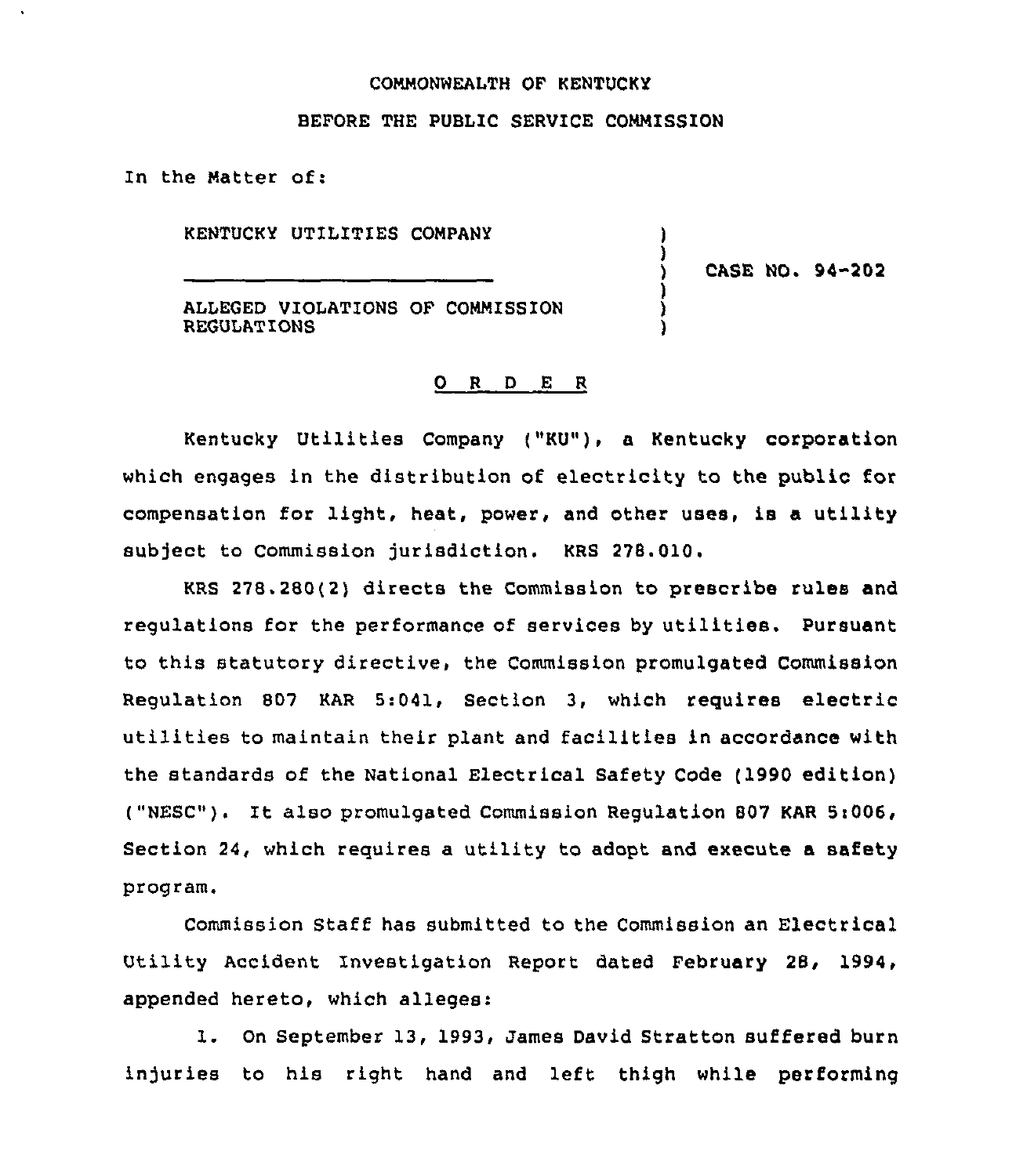maintenance on an energixed 7200-volt three phase power line in Nuhlenberg County, Kentucky.

 $\ddot{\phantom{a}}$ 

2. At the time of the incident, Stratton was not wearing protective clothing or using protective equipment.

3. At the time of the incident, Nike Robards was in charge of the work crew performing the maintenance.

4. At the time of the incident, KU owned the facilities in question.

5. At the time of the incident, Stratton and Robards were employees of KU and acting within the scope of their employment.

6. NESC Section 420H requires employees to "use the personal protective equipment, the protective devices, and the special tools provided for their work,"

7. KU Safety Rule 31-2 prohibits employees from touching or working on "any exposed energised lines or apparatus except when wearing protective equipment approved for the voltage to be contacted."

8. While performing maintenance on the 7200-volt line, Stratton failed to comply with NESC Section 420H and KU Safety Rule  $31 - 2.$ 

9. Robards failed to see that all safety and operating procedures were observed by those under his direction. His failure is a violation of NESC Rule 421A which requires a person in charge to adopt such precautions as are within his authority to prevent accidents and to see that all safety rules and operating procedures are observed by those under his direction.

 $-2-$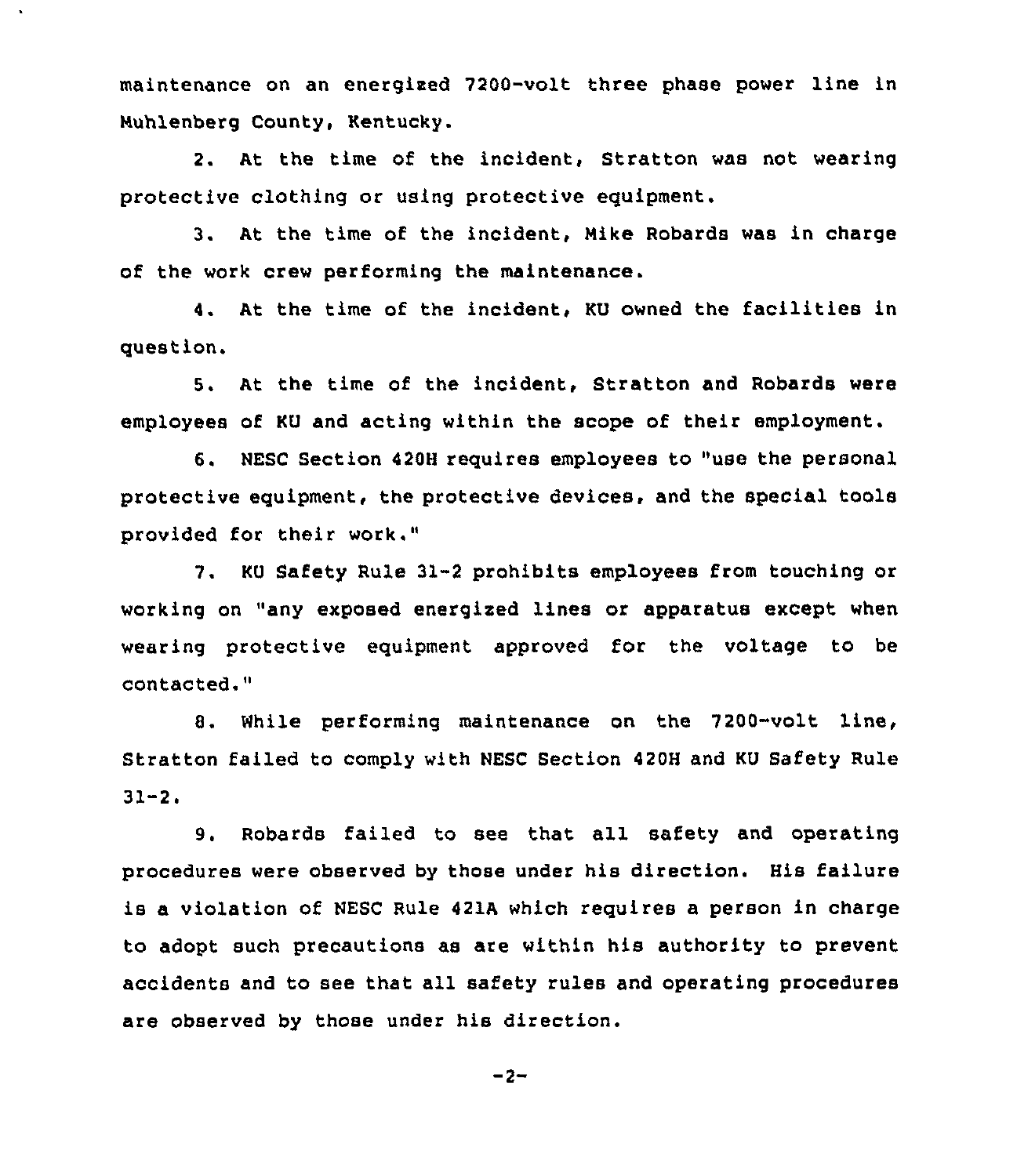10. As <sup>a</sup> result of these failures, KU is in probable violation of Commission Regulations 807 KAR St006, Section 24, and 807 KAR 5:041, Section 3.

 $\hat{\textbf{v}}$ 

Based on its review of the Electrical Utility Accident Investigation Report and being otherwise sufficiently advised, the Commission finds that prima facie evidence exists that KU has failed to comply with Commission Regulations 807 KAR 5t006, Section 24, and 807 KAR 5:041, Section 3.

The Commission, on its own motion, HEREBY ORDERS that:

l. KU shall appear before the Commission on August 18, <sup>1994</sup> at 10:00 a.m., Eastern Daylight Time, in Hearing Room 1 of the Commission's offices at 730 Schenkel Lane, Frankfort, Kentucky, for the purpose of presenting evidence concerning the alleged violations of Commission Regulations 807 KAR 5:006, Section 24, and <sup>807</sup> KAR 5:041, Section 3, and of showing cause why it should not be subject to the penalties prescribed in KRS 278.990(1) for these alleged violations.

2. KU shall submit to the Commission, within 20 days of the date of this Order, a written response to the allegations contained in the Electrical Utility Accident Investigation Report.

3. The Electrical Utility Accident Investigation Report of February 28, 1994, a copy of which is appended hereto, is made part of the record of this proceeding.

4. Any motion requesting any informal conference with Commission Staff to consider any matter which would aid in the

 $-3-$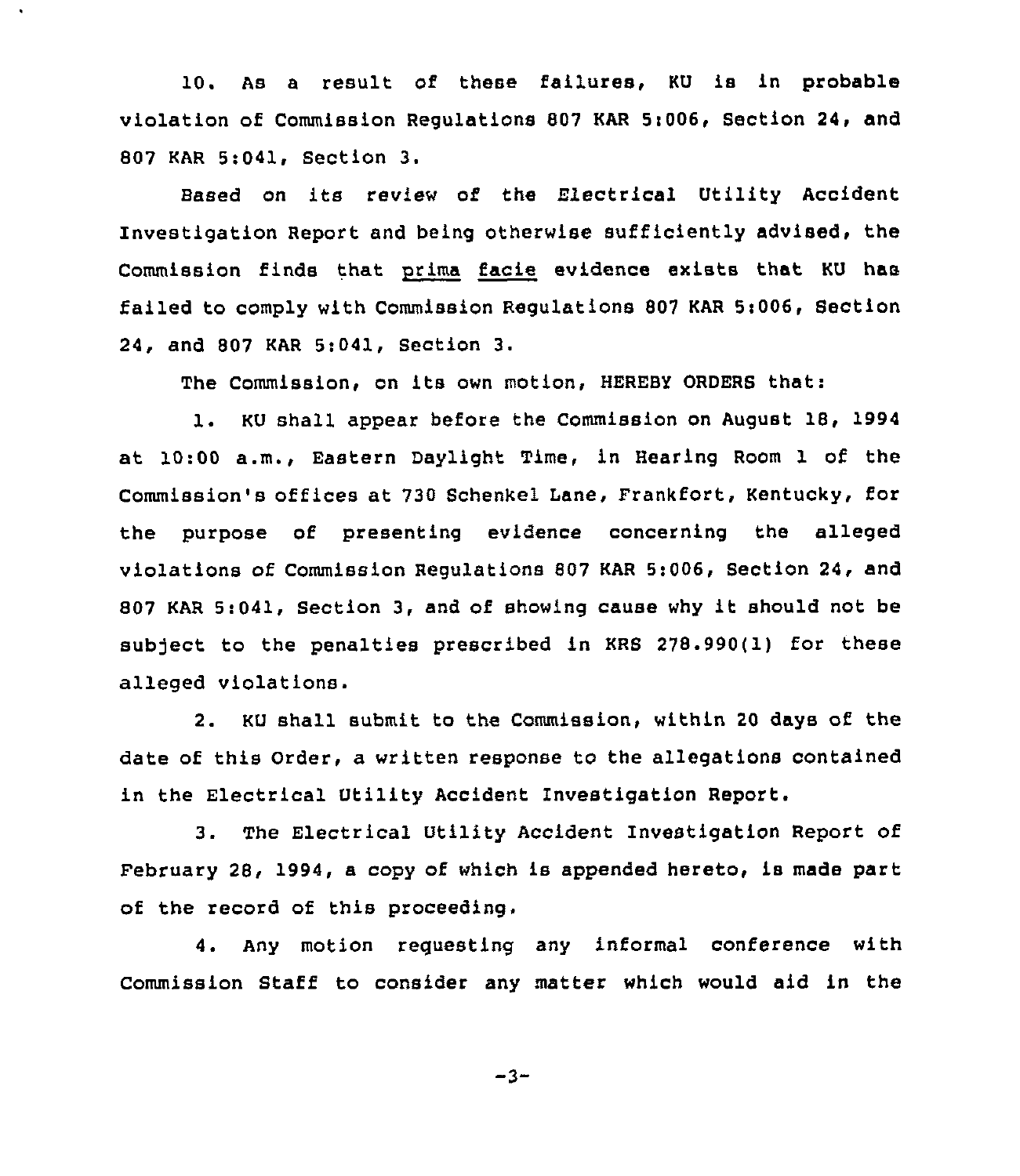handling or disposition of this proceading shall be filed with ths Commission no later than <sup>20</sup> days from the date of this Order. Done at Frankfort, Kentucky, this 24th day of May, 1994.

PUBLIC SERVICE COMMISSION

 $\sum_{\text{max}}$ Chairman Vice Chairma

issioner

ATTEST:

Executive Director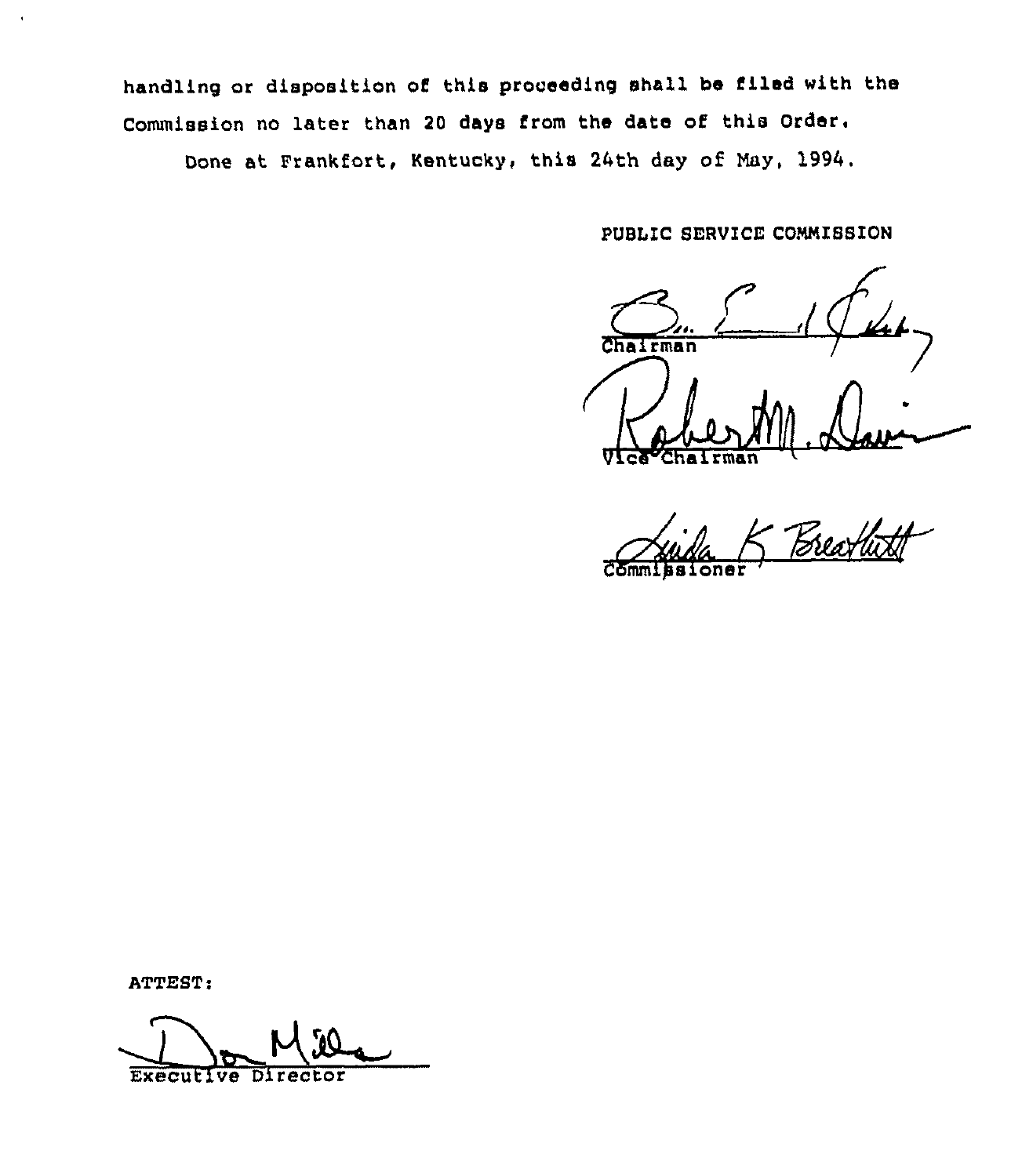# APPENDIX

APPENDIX TO AN ORDER OF THE KENTUCKY PUBLIC SERVICE<br>COMMISSION IN CASE NO. 94-202 DATED 5/24/94

# ELECTRICAL UTILITY ACCIDENT INVESTIGATION

| DATE OF THIS REPORT 2/28/94 SUBMITTED BY Robert Ueltschi           |
|--------------------------------------------------------------------|
| NAME OF UTILITY Kentucky Utilities Company (Western Division)      |
| ACCIDENT REPORTED BY Mr. Brian Dickey                              |
| DATE & TIME ACCIDENT OCCURRED $9/13/93$ - 4:30 P.M. CST            |
| DATE & TIME UTILITY LEARNED OF ACCIDENT $9/13/93 - 5:30$ P.M. EST  |
| DATE & TIME ACCIDENT REPORTED $9/13/93 - 6110 P.M. EBT$            |
| DATE OF ACCIDENT INVESTIGATION 9/14/93                             |
| DATE SUMMARY WRITTEN REPORT WAS RECEIVED FROM UTILITY 9/20/93      |
| PERSONS ASSISTING IN THE INVESTIGATION Mr. Gerald Locke, Mr. Brian |
| Dickey, Mr. Mike Robards - Kentucky Utilities Company and Robert   |
| $Ueltsch1 - PSC$                                                   |
| NAME OF VICTIM(S) James David Stratton BEX M AGE 36                |
| PATAL No NAME OF EMPLOYER Kentucky Utilities Company               |
| INJURIES Burns - right index finger extending to thumb and         |
| left thigh.                                                        |
| LOCATION OF ACCIDENT SITE South Carrollton on Ky. 81 in            |
| Muhlenberg County.                                                 |
| DESCRIPTION OF ACCIDENT Mr. James David Stratton was working on a  |
| 7200 V three phase power line. In the process of squeezing up #4   |
| copper to #2 ACSR with a "D" die machine (Compression tool), Mr.   |
|                                                                    |
| Stratton made contact with the 7200 volt line. Mr. Stratton was    |
| not wearing protective rubber gloves at the time of the accident.  |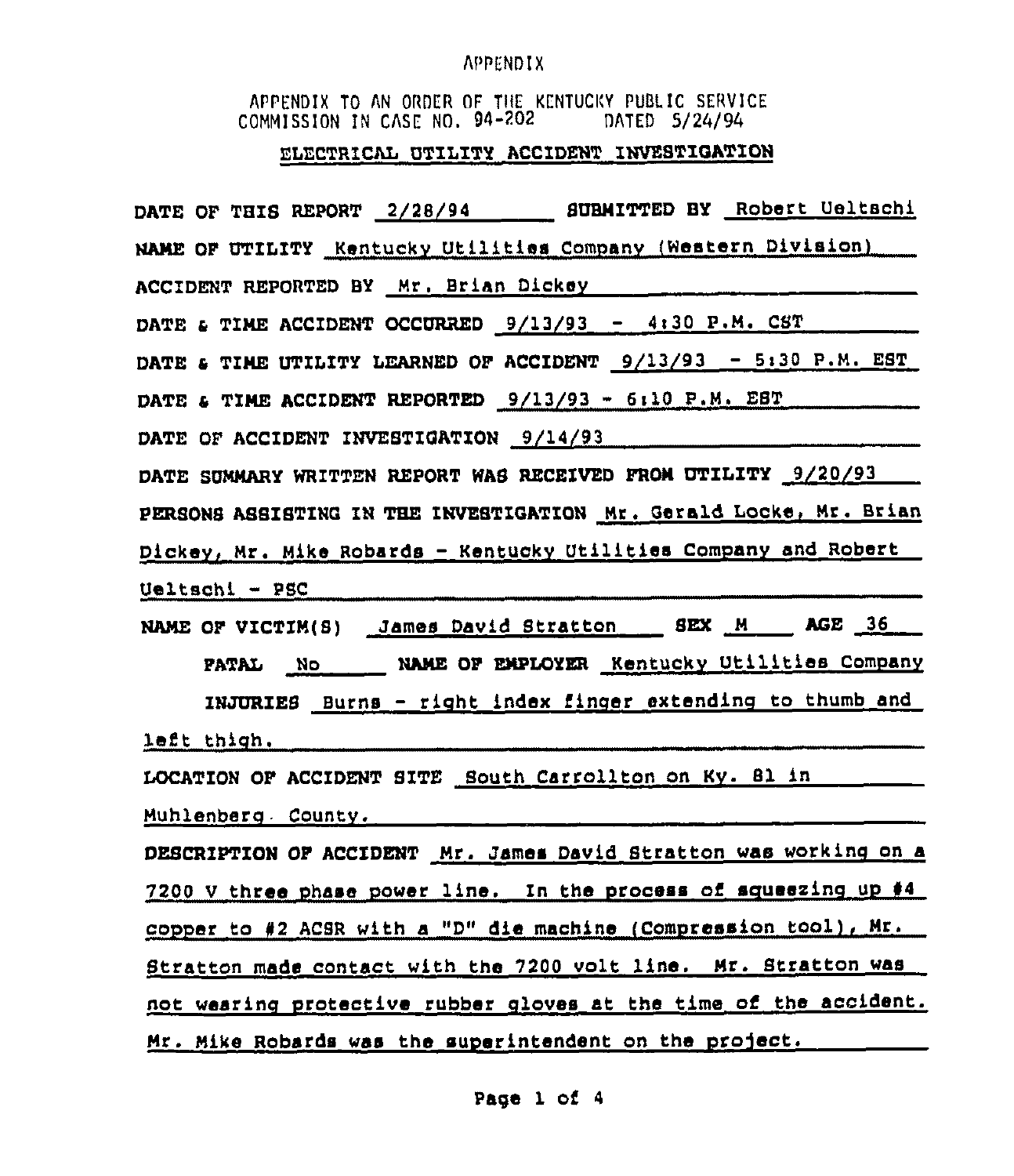ELECTRICAL UTILITY ACCIDENT INVESTIGATION (Continued) SOURCE OF INFORMATION Mr. Mike Robards, Mr. Gerald Locke and Mr. Brian Dickev - Kentuckv Utilities Companv PROBABLE VIOLATIONS OF CONNISSION REGULATIONS Mr. Stratton was in probable violation of 807 KAR 5:041 (Electric). Section 3(2) and NESC Section 42 subsection (420H) tools and protective equipment. Mr. Stratton was also in probable violation of Kentucky Utilities' safety rule(s) General 31-2.a. Mr. Robards was in probable violation of NESC Section 42 subsection 421A. <sup>1</sup> and 2. Duties of <sup>a</sup> first level supervisor or person in charge. RECDNNENDATIONS It is recommended that the Commission consider action in accordance with KRS 278.990 and the probable violation of Commission Requlations 807 KAR 5:041, Section 3(2), and 807 KAR 5c006< Section 24. CORRECTIVE ACTION None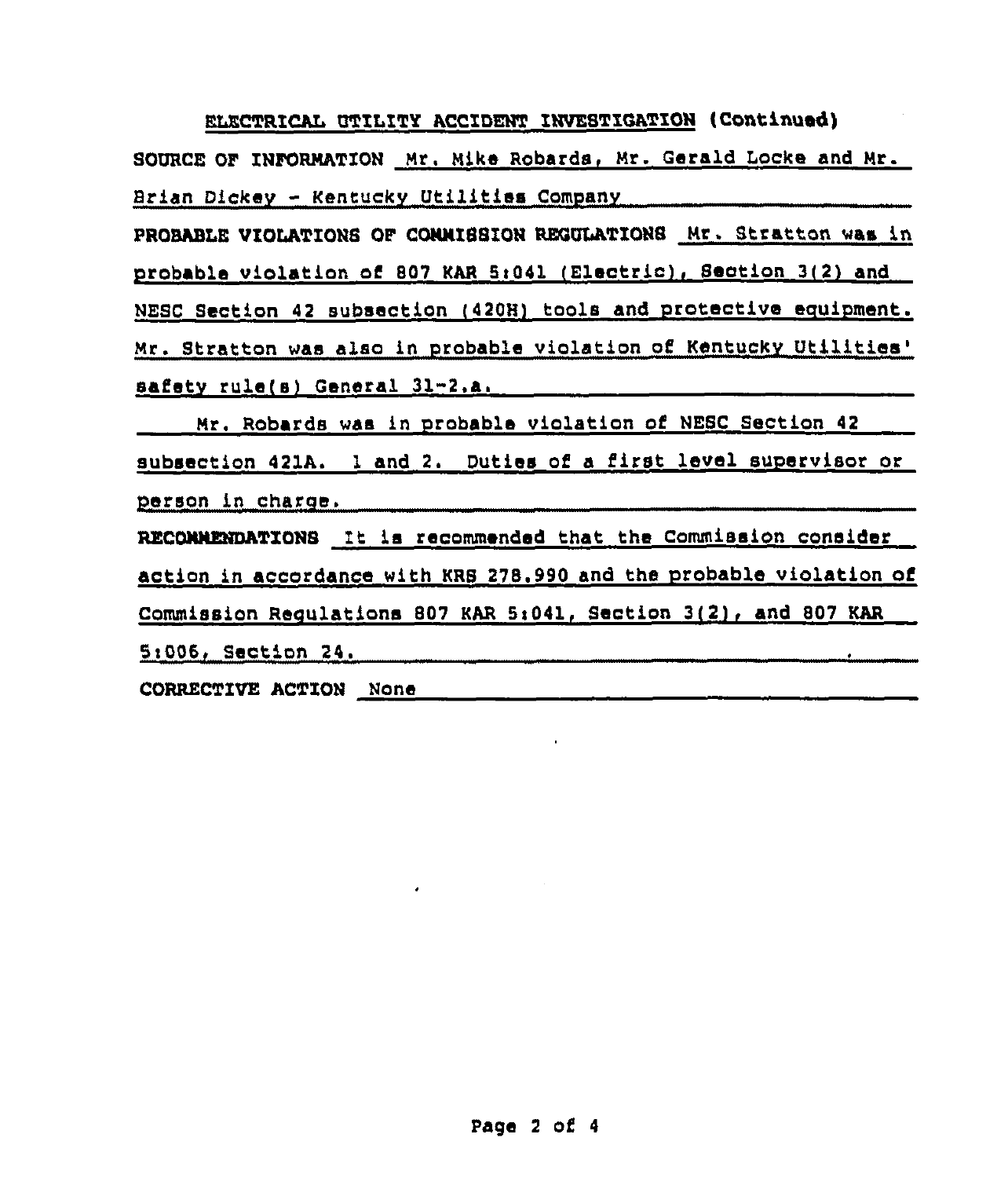# ELECTRICAL UTILITY ACCIDENT INVESTIGATION (Continued)

# LINE CLEARANCES

|    |                                                                                                | As Measured                | Minimum Allowed<br>by NESC                                        |
|----|------------------------------------------------------------------------------------------------|----------------------------|-------------------------------------------------------------------|
| А. | AT POINT OF ACCIDENT                                                                           |                            |                                                                   |
|    | Phase conductors to ground House - $27'$ - 11 $1/2''$<br>elevation: Center- $27'$ - 11 $1/2''$ | Field - $27'$ - 11 $1/2''$ | $20' - 0''$<br>$20' - 0''$<br>$20' - 0''$                         |
|    | Neutral conductor to ground<br>elevation:                                                      |                            | $24' - 2$ $1/2"$<br>$18' - 0''$                                   |
|    | Communication conductor to<br>ground elevation:                                                | N/A                        | N/A                                                               |
|    | Phase conductor to<br><i>structurei</i>                                                        | N/A                        | N/A                                                               |
|    | Neutral conductor to<br>structure:                                                             | N/A                        | N/A                                                               |
|    | Communication conductor to<br><i>atructure:</i>                                                | N/A                        | N/A                                                               |
| в. | AT LOWEST POINT OF SPAN                                                                        |                            |                                                                   |
|    | Phase conductor to ground House phase 26' - 0"<br>elevation:                                   | Center phase $26' - 3''$   | $20' - 0''$<br>$20' - 0''$<br>Field phase $26' - 81/2''$ 20' - 0" |
|    | Neutral conductor to<br>ground elevation:                                                      |                            | $19' - 8$ $1/2''$<br>$18' - 0''$                                  |
|    | Communication conductor to<br>ground elevation:                                                | N/A                        | N/A                                                               |
| С. | <b>SPAN LENGTH</b><br>300'                                                                     |                            |                                                                   |
|    | Date the line or facilities were constructed 1963                                              |                            |                                                                   |
|    | Voltage of line or facilities 7200 Volt - 3 phase                                              |                            |                                                                   |
|    | Date last inspected by utility 1/21/93                                                         |                            |                                                                   |
|    | Utility Kentucky Utilities Company (Western Division)                                          |                            |                                                                   |
|    | Date $9/14/93$                                                                                 | Time 8:30 A.M. CST         |                                                                   |
|    |                                                                                                | Page 3 of 4                |                                                                   |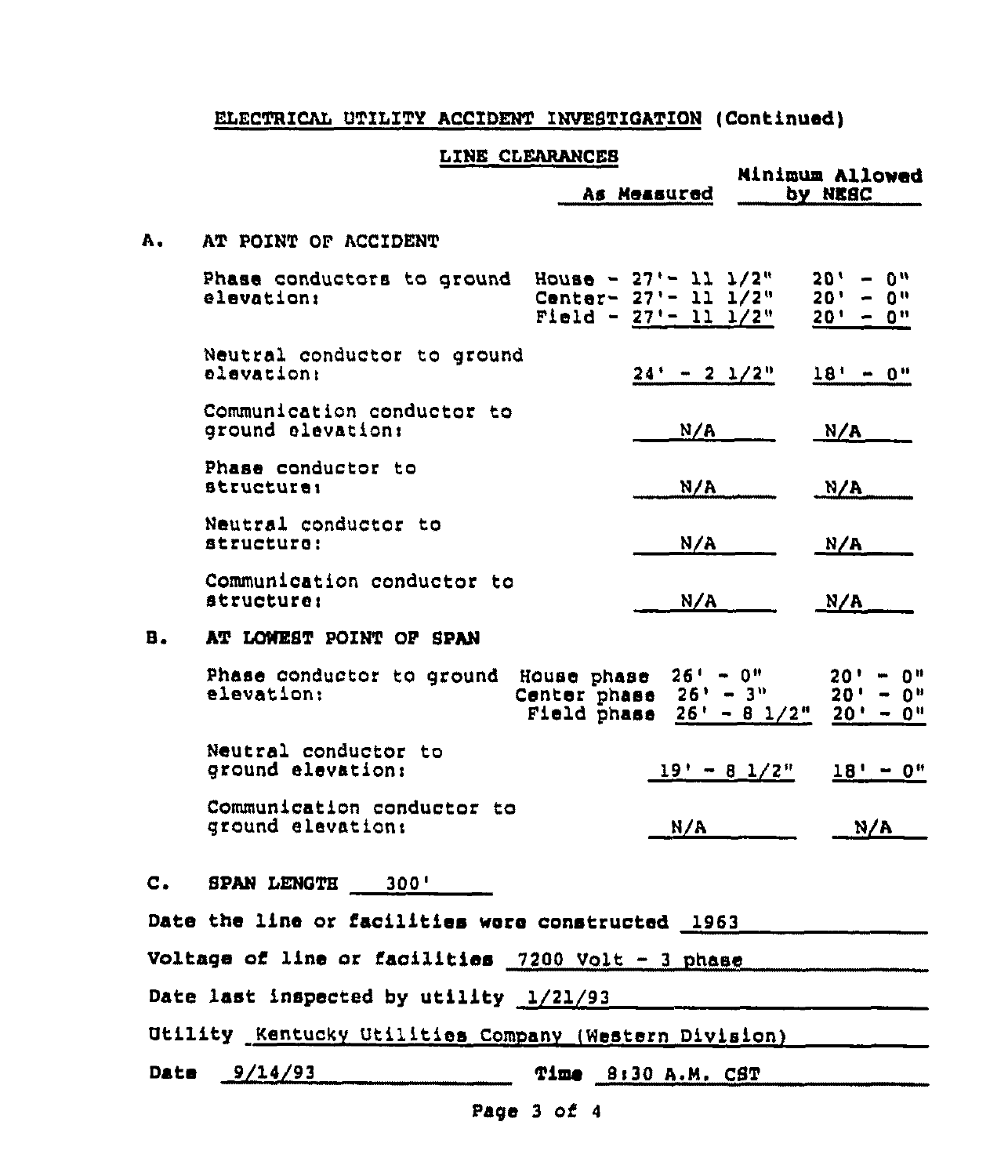ELECTRICAL UTILITY ACCIDENT INVESTIGATION (Continued)

Approximate temperature \_\_\_\_\_\_\_ 75° F\_\_\_\_\_\_\_\_\_\_

Measurements made by Mike Robards, Stephen Hendrix, Brian Dickey

- Kentucky Utilities Company - Robert Ueltschi, PSC

 $\mathbf{r}$ 

Submitted by: Road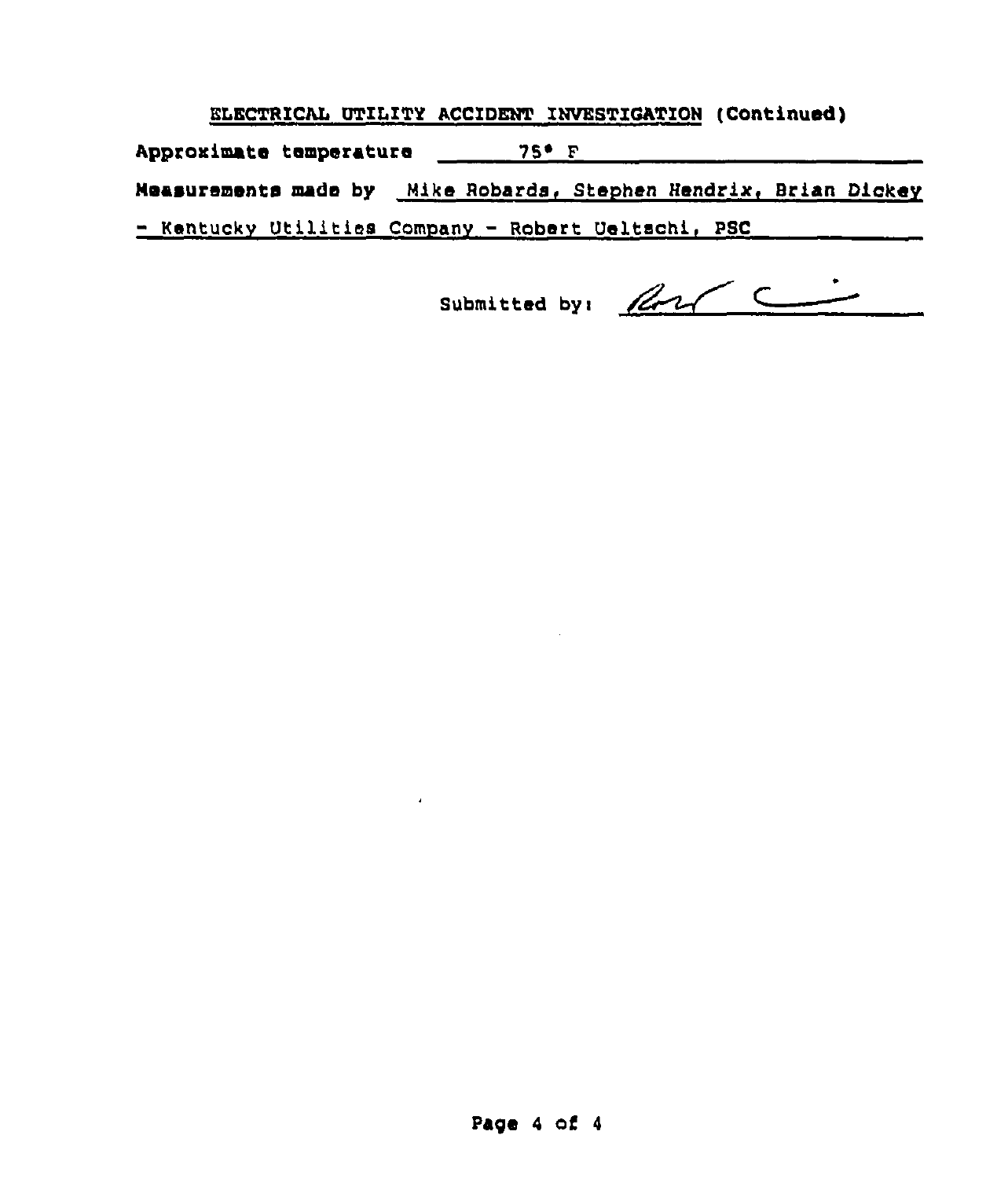## KENTUCKY UTILITIES COMPANY ONE OUALITY STREET LEXINGTON, KY 40507 PHONE: (606) 255-2100

September 17, 1993

 $\boldsymbol{A}$ 

# RECEIVED

**SFP 201993** 

DIVISION OF UTILITY **ENGINEERING & SERVICES** 

Mr. Bob Ueltschi Public Service Commission 730 Schenkel Lane P.O. Box 615 Frankfort, KY 40802

Daar Bob:

#### SUBJECT: REPORT OF ACCIDENT-ENPLOYEER JAMES DAVID STRATTON DATE OF ACCIDENT: 09/13/83

Enclosed is a copy of a Report of Accident-Employee for the captioned. Mr. Stratton was raising handle of "D" Die Machine and contacted 7.2 KV line resulting in burns.

If you need additional information please advise.

Sincerely,

mes A. Buchney

ames A. Brackney, M.E. Manager, Risk Management

 $JAB/\sigma\sigma$ Enclosure CC: R. M. Hewett W. N. English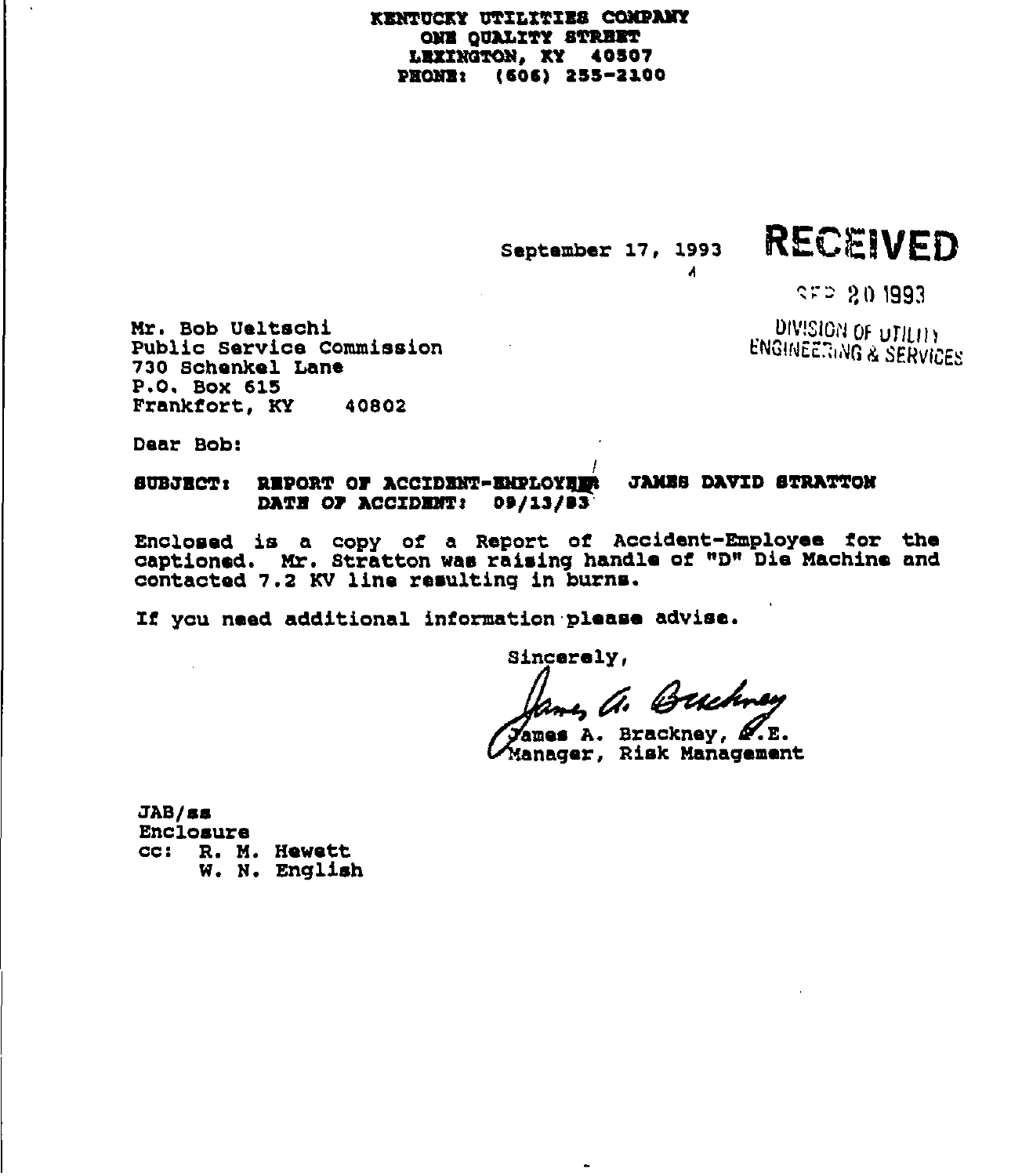|                               | Kentucky Utilities Company                                                                                                    |
|-------------------------------|-------------------------------------------------------------------------------------------------------------------------------|
|                               | REPORT OF ACCIDENTE<br><u>बन्कुर्प्यु वृम् भू</u><br>118 Court Street<br>KUM-11 REV 1850<br>Address                           |
|                               | Greenville.<br>.KY<br><u> 42345</u>                                                                                           |
| Date of This Report           | 15833<br>۱Qb<br>$\overline{14}$ .<br>ion at Which<br>Sept.                                                                    |
| <b>Acadent Number</b>         | RISK MANAGEMENT DEPT Employed Greenville District Crew                                                                        |
|                               |                                                                                                                               |
|                               | <b>I Hour</b><br>Age 36 West<br>James David Stratton<br>Per (Week<br>Sex M.<br><b>Name</b>                                    |
|                               | (Month)<br>Greenville<br>KY.<br>42345<br>Address P. O. BOX 542                                                                |
|                               | Zio<br>State<br>Street<br>CIŅ                                                                                                 |
| <b>WHO WAS</b>                | Maried YAS<br>Area Code and Telephone Number                                                                                  |
| <b>INJURED?</b>               | $\_$ No. of children under 16 years $\_\_2\_\_$ No. of Dependents $\_\_3\_$<br><b>Employee Birthday</b>                       |
|                               | List names, birthdates, relationship                                                                                          |
|                               | Years employed by company $\frac{2\gamma r}{r}$ 10 M Dressent job 8 MO.<br>Occupation ___ Line Tech A (BU)                    |
|                               | District Crew<br><b>SOCIAL</b><br>Department                                                                                  |
|                               | XXA.<br>$\overline{\mathbf{x}}$<br>Date 9/13/93 Hour 4:30<br>Yes.<br>٨ю<br>Did accident occur on employer's premises.<br>P.M. |
| TIME AND<br>PLACE OF          | South Carrollton.<br>KY.                                                                                                      |
| <b>INJURY</b>                 | Place of accident __Hury 81<br><b>State</b><br>C.M                                                                            |
|                               | Address<br>Name                                                                                                               |
| <b>WITNESSES</b><br>TO THE    | William Mackey Bailey<br>Livermore, KY.<br>1.                                                                                 |
| <b>INJURY</b>                 |                                                                                                                               |
|                               | Steve Hendrix<br>Rt 2, Greenville. KY.<br>2.                                                                                  |
| <b>NATURE AND</b>             | Para of Sooy rured and native of invine__Right_index_finger_extending_to_thumb_and____                                        |
| <b>EXTENT OF</b>              | left thigh                                                                                                                    |
| <b>INJURY</b><br>(Include All | Probable Length of Disability __                                                                                              |
| injuries)                     | Emergency room or<br>Amang Physian Edward Shuttleworth Assess Greenville, KY.                                                 |
|                               |                                                                                                                               |
|                               | Greenville, Ku 42345                                                                                                          |
|                               | <del>7.2 XV conductor</del>                                                                                                   |
|                               |                                                                                                                               |
|                               |                                                                                                                               |
|                               |                                                                                                                               |
|                               | How did accident or exposure occur? (Tell what happened and how it Happened)__EMD_LOVGG_COREACE@_7_2_KV                       |
| <b>ACCIDENT</b>               |                                                                                                                               |
|                               |                                                                                                                               |
|                               | Describe events which resulted in minry __ Employee was squeezing up #4 Copper to                                             |
|                               |                                                                                                                               |
|                               |                                                                                                                               |
|                               |                                                                                                                               |
|                               |                                                                                                                               |
|                               |                                                                                                                               |
|                               | Date ___<br>Supervacina Signature                                                                                             |
|                               | $9 - 14 - 9$                                                                                                                  |
|                               | Report Approved B/ Cleaned L. L. Fred<br>(Dist. Mor. or Dept. Head)                                                           |
|                               |                                                                                                                               |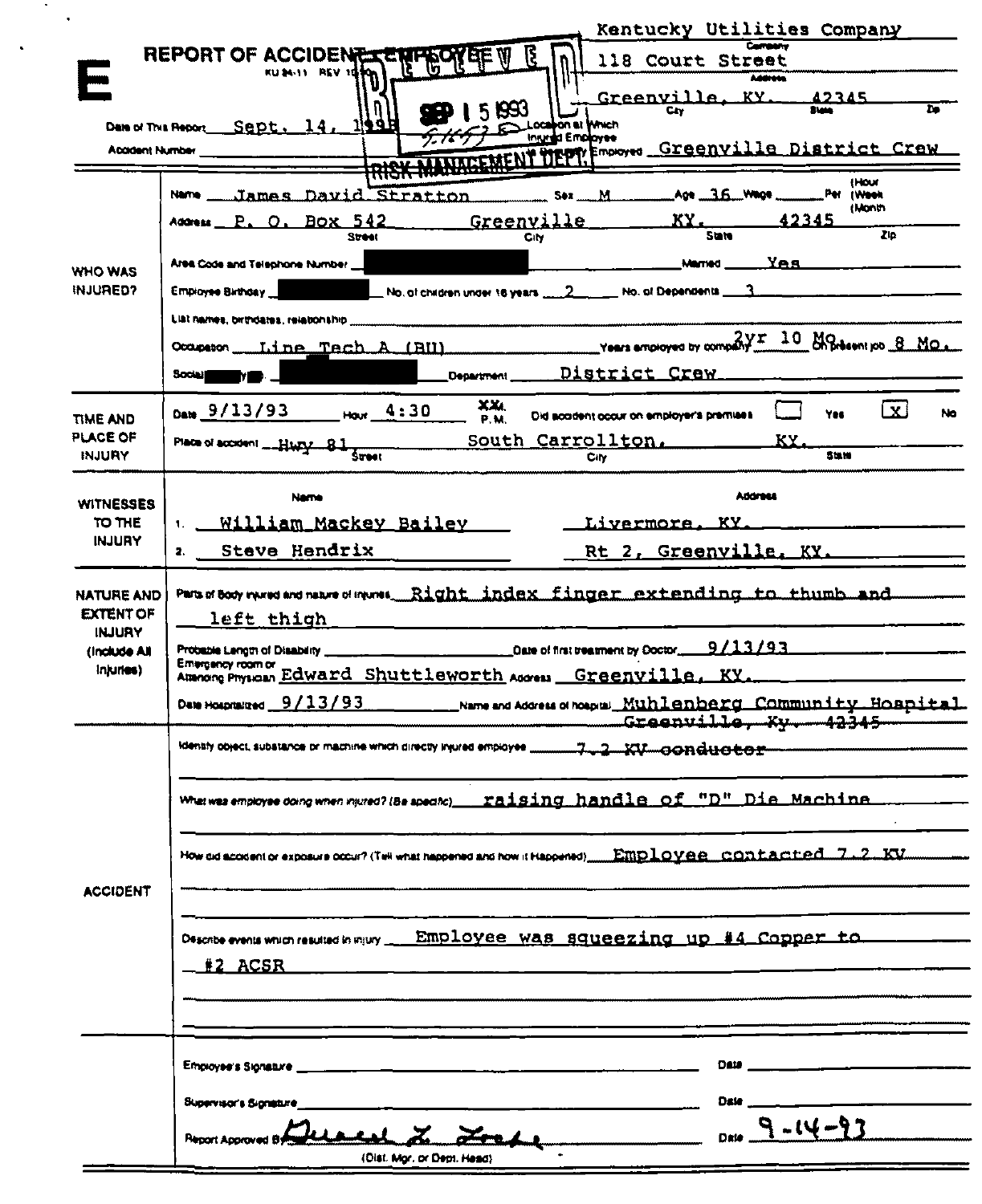|  |  |  | KU INSPECTION REPORT |
|--|--|--|----------------------|
|--|--|--|----------------------|

OFFICE Centrel Cit

METER AND SERVICE DROP INSPECTION **ROUTE No.** 4. 2004 12:00:00 POUTE NO.

RECEIVED

 $25.25.1993$ 

**SIVISION OF LEELL** HNORFERING & SERVICES

**TET DISTRIBUTION AND SECONDARIES INSPECTION** ZONE (LINE LOCATION)  $27 - 11$  6 - 0 - 1

Instructions to inspection personnel: Inspect all distribution facilities in the designed area or route, complete report and present it to local manager, copy to district manager.

**Inspection Check List:** 

 $L$  Lightning arresters. Conductors **Crossarms** Insulators Guys and anchors  $\sim$  cutouts & grounds Poles/structures Transformers Service drops **Matars** 

Maintenance required or other remarks (attach additional sheets as required). Show location by line, route or address

account suppose or agreeme Blows

Visual inspection performed in whole or in part in connection with regular duties.

Luce Certies Date Completed /-2/-99 inspection Personnel

Instructions to maintenance personnel: When work is finished, complete report and present it to local manager, copy to district manager.

Repairs or other maintenance performed (attach additional sheets as required)

Date Completed  $Z - \sqrt{Z} - \sqrt{Z}$ 

Coldie

Maintenance Personnel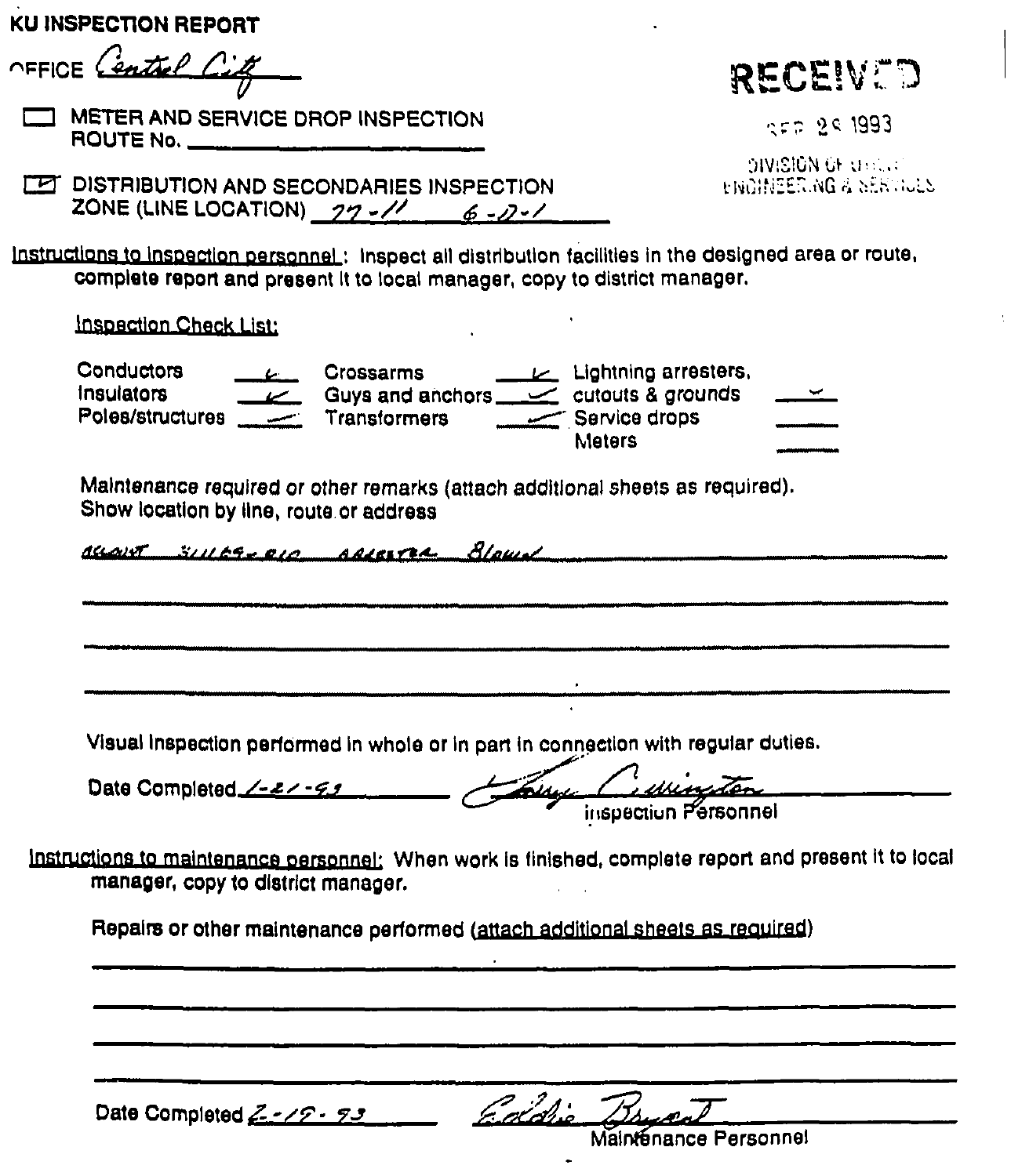### **KENTUCKY UTILITIES COMPANY**

FOR COMPANY BUSINESS ONlY

soaooI PSC Request September 15, 1993

From Gerald Locke



Enclosed is a copy of a facility map showing the location of the accident at South Carrollton involving David Stratton on  $9/13/93$ . The 1  $\beta$  tap line was constructed in 1963 with no known upgrading necessary.

<sup>A</sup> distribution inspection was completed on 1/21/93 for this zone on 77-11. Maintenance was not indicated to he needed at the site.

The arrester identified on the inspection was at the location for account , work completed 2/19/93

GL: wai attachment

cc: K. Curtis K. Sheridan